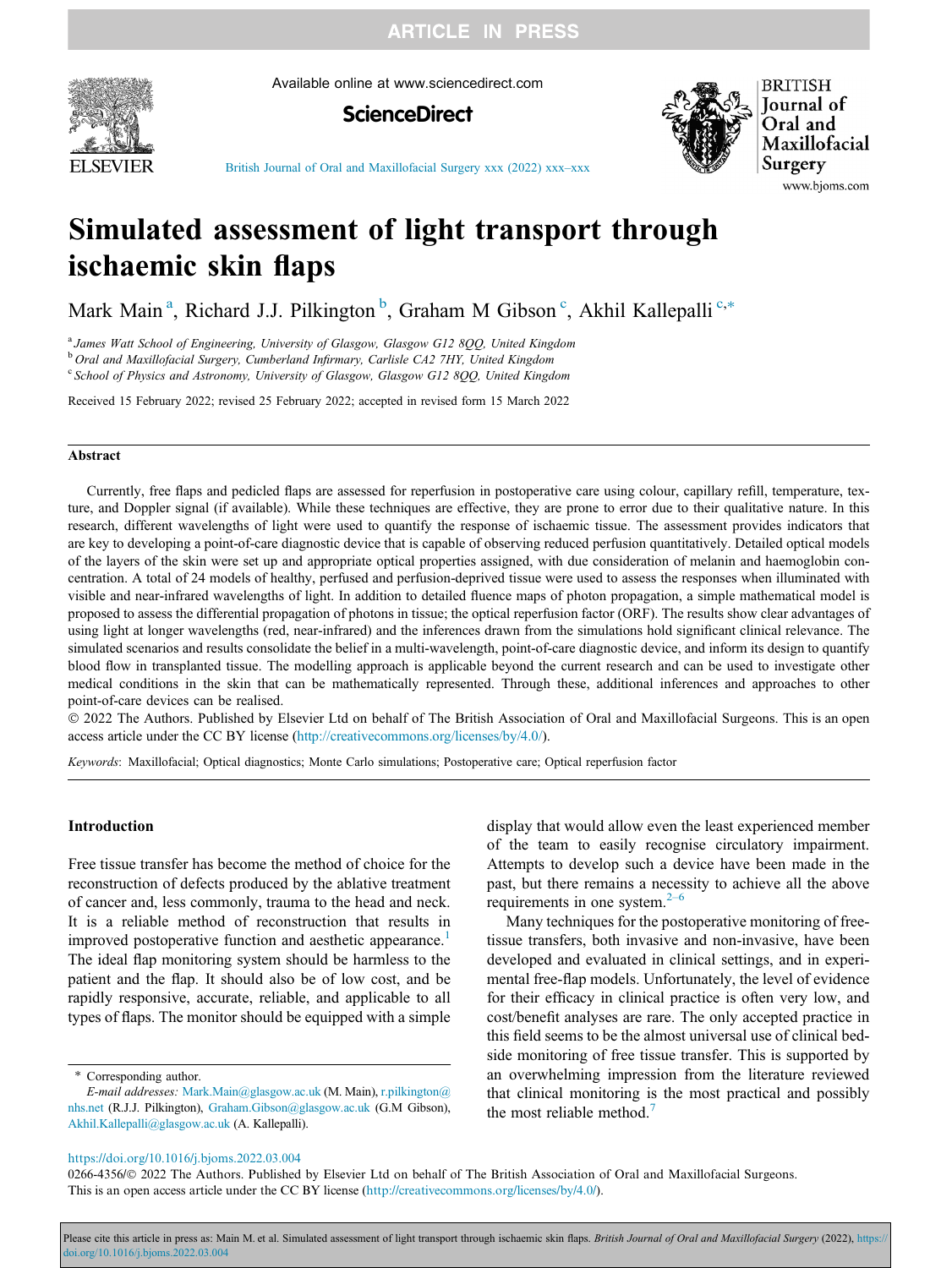<span id="page-1-0"></span>In this article, Monte Carlo simulations were used to assess the interaction of visible and near-infrared wavelengths with healthy and ischaemic skin tissue, and to present the clinical relevance of optical technologies for free flap monitoring. The results of these simulations will assist in the future development of design strategies for a noncontact and safe point-of-care diagnostic device.

#### Methods

When light interacts with biological tissue, a combination of reflection, refraction, scattering, and absorption occurs (Fig. 1). To safely assess optical methods for diagnostics prior to clinical trials, Monte Carlo (MC) simulations have been widely used to simulate the interactions between light and tissue. In this assessment, a seven-layer tissue model (Fig. 1) representing the epidermis, dermis, and subcutaneous fat layers was built. $8$  To account for varying skin types, the melanin concentration was quantified by categorising the epidermis into three types, combining consecutive classifications on the Fitzpatrick scale.<sup>[9](#page-4-0)</sup> The dermis layer was modelled in two scenarios of healthy and ischaemic tissues, as was the case for failing skin flaps. $10$  The common optical properties are detailed in Table S1 (online only).

The optical properties of skin layers in the literature were critically analysed and chosen from multiple studies.<sup>[11](#page-4-0)-17</sup> The absorption coefficient of the base layer (without absorbers),  $\mu_a^{skin}$  (Equation (1)) depends on the wavelength of the incident light.<sup>[11](#page-4-0)</sup> Subsequently, the contribution of melanin is accounted for through Equation (2). Combined,

Equation (3) gives the absorption coefficient of the epidermis layer. This was calculated for three scenarios of melanin volume fractions ( $f_{\text{melanin}}$ = 0.037, 0.134, 0.305). The absorption coefficient of the stratum corneum was calculated using Equation (4), which accounts for absorption due to water, baseline skin, and wavelength. Further, adopted from previous studies, the scattering properties of the epidermal layers were assigned to the models (Tables  $S2^{8,11}$  $S2^{8,11}$  $S2^{8,11}$  and  $S3^{8,11,17-19}$  $S3^{8,11,17-19}$  $S3^{8,11,17-19}$ online only). The concentration of water was denoted by  $C_{H_2O}$ .

$$
\mu_a^{skin} = 7.84 \times 10^7 \times \lambda^{-3.255} \, [\lambda : nm] \tag{1}
$$

$$
\mu_a^{melanin} = 6.6 \times 10^{10} \times \lambda^{-3.3} \quad [\lambda : nm] \tag{2}
$$

$$
\mu_a^{\text{epidermis}} = f_{\text{melanin}} \ \mu_a^{\text{melanin}} + (1 - f_{\text{melanin}}) \mu_a^{\text{skin}} \tag{3}
$$

$$
\mu_a^{stratum \; cornerum} = ((0.1 - 0.3 \times 10^{-4} \lambda) + 0.125 \mu_a^{skin})(1 - C_{H_2O})
$$
  
+  $C_{H_2O} \mu_a^{H_2O}$  (4)

Mathematically, the absorption coefficient of the dermis layer is calculated as a total of its constituents. This includes the absorption due to water  $\mu_a^{H_2O}$ , oxygenated  $\mu_a^{H_2O_2}$  and deoxygenated  $\mu_a^{Hb}$  blood, volume fraction of haemoglobin  $(y)$  and blood oxygen saturation  $(S)$ . The absorption coefficient for the dermis layer,  $\mu_a^{dermis}(\lambda)$  is defined as:

$$
\mu_a^{\text{dermis}}(\lambda) = (1 - S) \gamma \ C_{\text{blood}} \mu_a^{\text{HD}}(\lambda) + S \gamma \ C_{\text{blood}} \mu_a^{\text{HDO}_2}(\lambda) + (1 - \gamma \ C_{\text{blood}}) \ C_{H_2O} \mu_a^{\text{H}_2O}(\lambda) + (1 - \gamma \ C_{\text{blood}}) (1 - C_{H_2O}) \mu_a^0(\lambda)
$$
 (5)



Fig. 1. Light encounters multiple interactions when propagating through biological tissue. These include absorption, scattering, and reflection at or within individual layers. This illustration shows an example of photon propagating through a multi-layer skin model. Each layer in the model is described by physical thickness (d), and optical properties, such as refractive index ( $\eta$ ), absorption coefficient ( $\mu$ <sub>a</sub>), scattering coefficient ( $\mu$ <sub>s</sub>), and anisotropy (g). The model is adopted from Meglinski and Matcher  $(2002)$ .<sup>8</sup>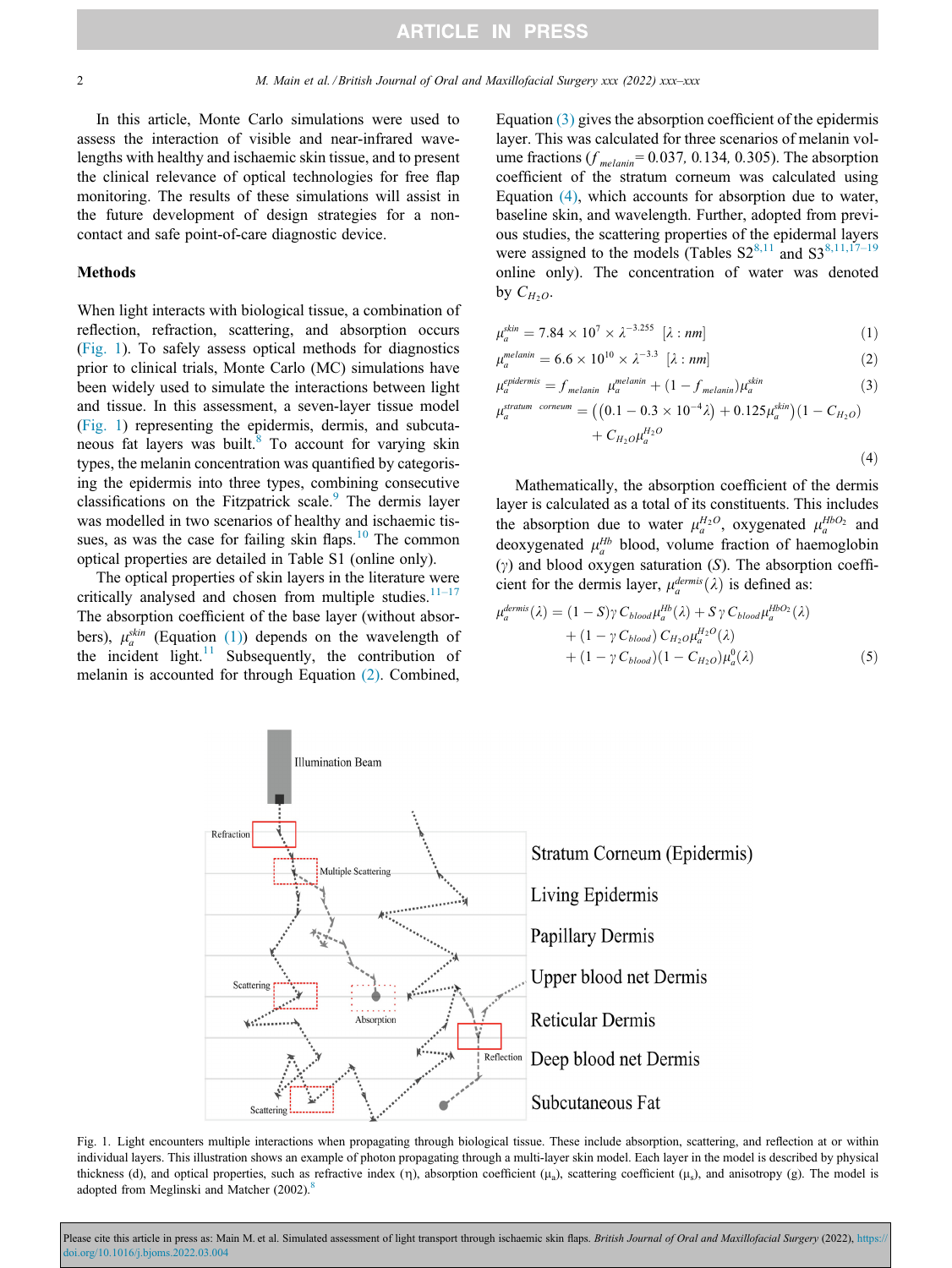<span id="page-2-0"></span>The volume fractions of blood and water,  $C_{blood}$  and  $C_{H_2O}$ , were adopted from Meglinski and Matcher.<sup>[8](#page-4-0)</sup> The constituents of blood were quantified using  $\gamma$ , a factor determined by haematocrit  $(Ht)$ , volume fraction of the red blood count  $(F_{RBC})$  and the volume fraction of haemoglobin in individual red blood cells  $(F_{Hb})$ . This was defined as  $\gamma = Ht \times F_{RBC} \times F_{Hb}$ . The value for  $\gamma$  was kept consistent throughout all layer calculations with  $Ht = 0.45$ ,  $F_{RBC} = 0.99$ , and  $F_{Hb} = 0.25$ , as this represented typical values found in healthy tissue.

A failing skin flap primarily experiences a reduction in blood flow. To model this,  $C_{blood}$  values for layers were reduced by half to 0.02, 0.15, 0.02, and 0.05. Using Equation [\(5\),](#page-1-0) the optical properties of an ischaemic flap were calculated (Tables S4 and S5 online only). Finally, the optical properties assigned to the subcutaneous fat layer were directly adopted from the literature.<sup>[8](#page-4-0)</sup>

The seven-layer tissue models considered three scenarios of melanin distribution and two scenarios of blood flow. Each model was assessed by illumination with a billion photons at four distinct wavelengths of 480 nm (blue), 520 nm (green), 650 nm (red) and 950 nm (near-infrared). Combined, our study has presented a detailed assessment of photon propagation in a total of 24 models. Each model and the corresponding results are accessible online.<sup>[20](#page-4-0)</sup>

$$
ORF_{1-2} = \left| \frac{\lambda_1 - \lambda_2}{\lambda_1 + \lambda_2} \right| \tag{6}
$$

After the simulations were complete, a new mathematical factor was defined to analyse the results. The optical reperfusion factor (ORF, Equation  $(6)$ ) was used to quantify the differential interactions of light with healthy and ischaemic tissue (Fig. 2). The experimental analogy of clinical relevance here is that every flap site and optical system's field of view will include the flap itself and the surrounding healthy tissue. The corresponding measurements at multiple wavelengths from different sites are possible for clinical use.

# Results and Discussion

By comparing each of the four wavelengths used in the simulations, substantial variation could be seen in tissue absorption and depth penetration [\(Fig. S1](#page-4-0) online only). For wavelengths 480 nm and 520 nm, there was a high degree of absorption at beam incidence, which resulted in a lower degree of penetration to deeper layers. A few photons did propagate but these did not hold any significance in a clinical or experimental context. This was due to the high energy deposition in the upper layers, which could cause photochemical and photobiological damage under conditions of prolonged exposure, or when using high-power light sources.



Fig. 2. The optical reperfusion factor is calculated for red wavelength illumination of healthy and ischaemic tissue. Equation (6) was used to create the comparison and show the variation between the results. Healthy dermal perfusion is denoted with H, while ischaemic tissue models are denoted with U.

Please cite this article in press as: Main M. et al. Simulated assessment of light transport through ischaemic skin flaps. British Journal of Oral and Maxillofacial Surgery (2022), https: [doi.org/10.1016/j.bjoms.2022.03.004](https://doi.org/10.1016/j.bjoms.2022.03.004)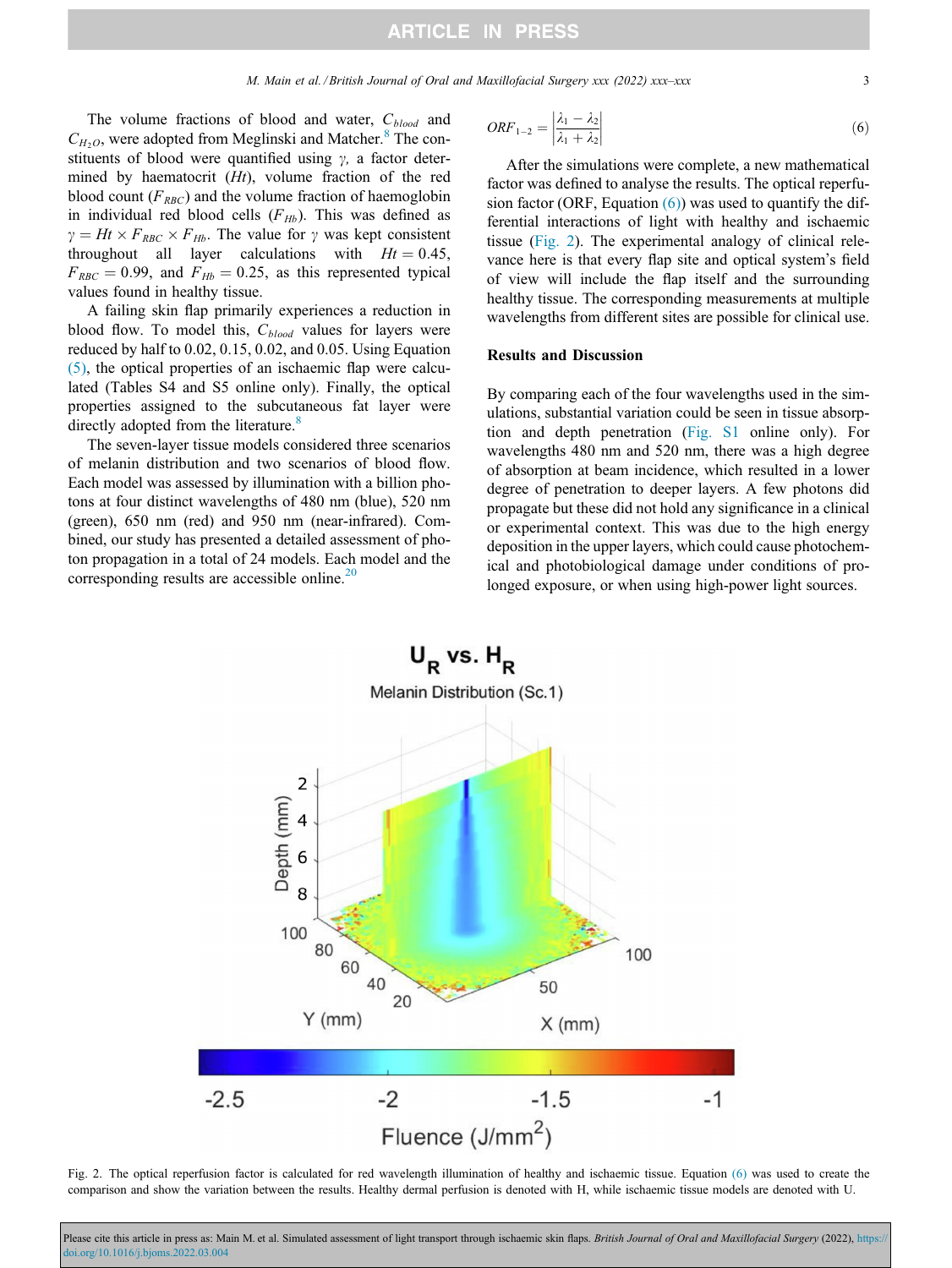When considering longer wavelengths such as red and near-infrared, photons propagate deeper into the tissue. Therefore, the dermis layer with varied blood perfusion characteristics can be investigated. The lateral absorption when using red light is reduced when compared with blue and green wavelengths. With sufficient penetration and low lateral absorption in both healthy and unhealthy tissue, this suggests that red light at 650 nm would be a suitable wavelength to use when imaging a patch of tissue without causing any damage at skin-safe powers. Similarly, near-infrared light has both high penetration and lower lateral absorption, indicating it could be useful for imaging tissue patches ([Fig. S1](#page-4-0) online only).

Individually, each of the wavelengths provides inferences regarding photon propagation in different conditions of melanin distribution and/or blood perfusion. However, in a clinical context, a single wavelength system cannot achieve a quantitative differentiation of healthy and ischaemic tissue because variations of absorption from the skin site can occur for many reasons other than blood flow changes alone. Therefore, to quantitatively assess the variation of blood flow in the flap, multiple wavelengths and/or different measurements must be taken. The measurements taken will be assessed by the proposed optical reperfusion factor (ORF), given in Equation [\(6\)](#page-2-0). The normalising factor considers various combinations of measurements at different wavelengths.

When the ORF maps are compared ([Fig. S2](#page-4-0) online only), substantial variation can be seen further away from the point of incidence (a–f). The variations imply a high degree of absorption when considering these combinations relatively, and therefore result in greater differences. For instance, deeper penetration of near-infrared wavelength compared with surface absorption of green photons results in a higher difference deeper in the tissue model. The variation in absorption between red and near-infrared is less significant at incidence, as indicated by a small region of low fluence.

Key differences can be seen in [Fig. S2](#page-4-0) (g and h). These compare combinations of healthy and ischaemic tissue models in near-infrared and red wavelengths. Promisingly, notable differences are evident in both cases. In [Fig. S2](#page-4-0) (g) (online only), the variation in energy deposition is not significant beyond where the beam enters the tissue model, that is, at the site of incidence. In [Fig. S2](#page-4-0) (h) (online only) comparing healthy and ischaemic conditions under red light illumination, there is far greater variation in energy deposition. Two distinct regions within this model demonstrate the high absorption rate of red light by haemoglobin. The central column has little variation in energy deposition, which is expected due to the smaller distance travelled, reducing the absorption and scattering of the light. Further, melanin does not absorb red light as much as blue and green so deep penetration is seen in red wavelengths and beyond. The area to note is the region of higher difference surrounding this central column. As the distance increases from the entry point of the incident beam, the variation in energy deposition increases. This demonstrates the results of a difference in

blood perfusion within tissue, as the variance in absorption increases as a function of distance from the entry point of the incident beam.

To highlight the result of significance, the case of observing healthy and ischaemic blood perfusion under red illumination is highlighted ([Fig. S2](#page-4-0) online only). A linear increase of variance is observed in the ORF map. A combination of red and near-infrared wavelength illumination and measurement of absorption within healthy and ischaemic tissue is the key 'take-away' from the simulated Monte Carlo assessments.

# Conclusions

The purpose of this research was to investigate whether optical methods can be used to determine varying blood volumes within a section of skin tissue. By varying the optical properties of tissue and taking account of a reduction in blood volume, Monte Carlo simulations were used to analyse a seven-layer tissue model. The results of these simulations<sup>[20](#page-4-0)</sup> detail both the interaction of light in this tissue as well as comparisons made between varying wavelengths and blood perfusion. Analysis of the data shows that across wavelengths, and with single wavelengths, a variation can be found between healthy and ischaemic tissue. The variation found using the optical reperfusion factor is sufficient to allow an experimental study to be conducted.

The inferences from this study lay the foundations for future analyses that will include the blood vessels in the tissue models, and serve as input to develop a multi-wavelength system using red and near-infrared light to monitor reperfusion. This can be done by collecting measurements from within and beyond the flap boundaries. The measurements collected from the surrounding tissue will act as a healthy reference to a potentially ischaemic free flap. This will result in a quantitative analysis of blood perfusion within the transplanted tissue using a non-contact and safe point-of-care diagnostic device.

### Acknowledgements

We wish to acknowledge the support from the Research Fund awarded by the Endowments Sub Committee of the British Association of Oral and Maxillofacial Surgeons (2021), EPSRC Research Council funding [EP/T517896/1, EP/M01326X/1], and the Royal Society. We would also like to thank Dr Qianqian Fang, Shijie Yan, and Dr Yaoshen Yuan (Computational Optics and Translational Imaging Lab, College of Engineering, Northeastern University, Boston) for their invaluable advice and assistance with MCX, the Monte Carlo simulation platform used in this research.

#### Data availability

The MATLAB codes for each model and the full set of results are available online.<sup>[20](#page-4-0)</sup>